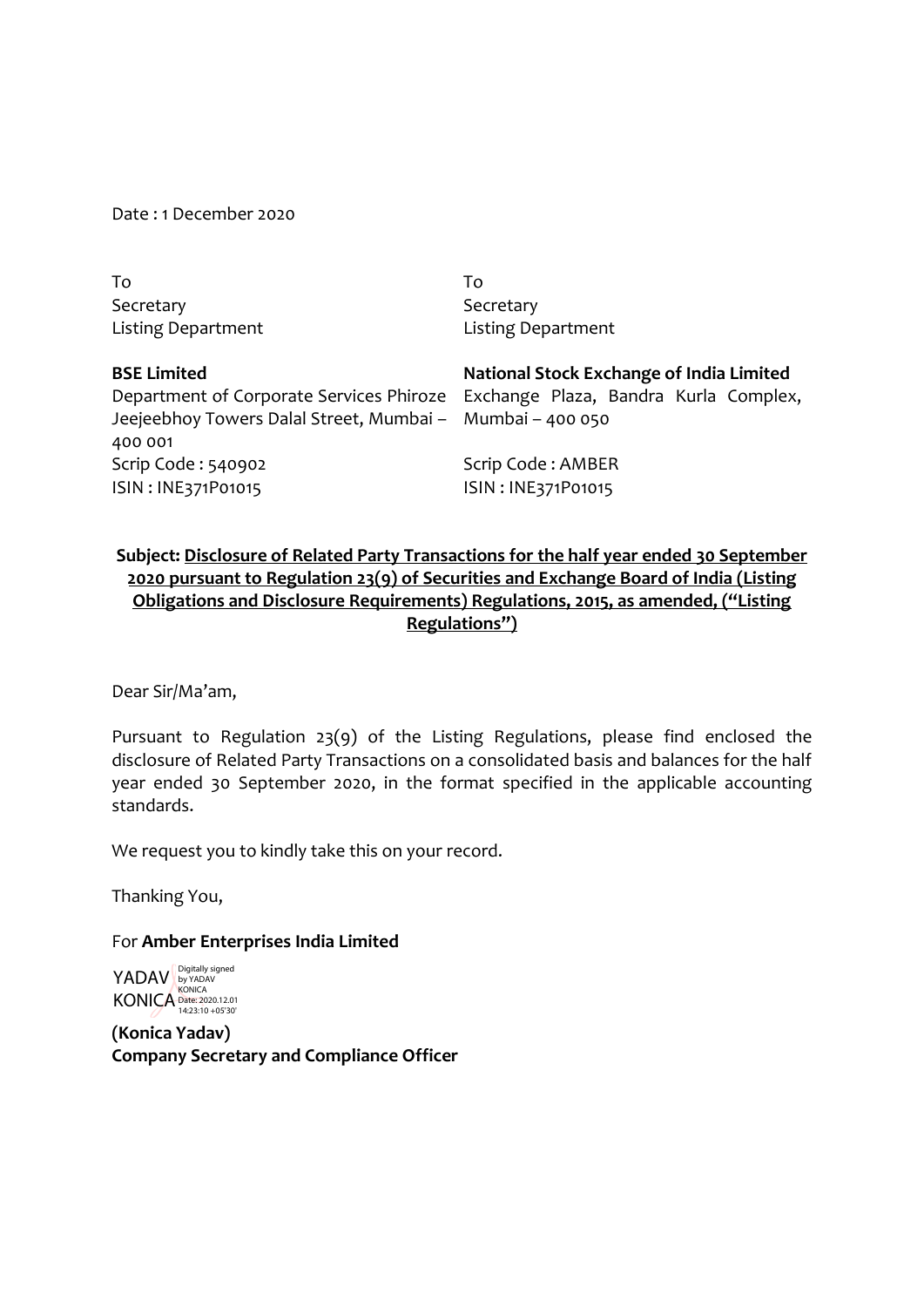### **Amber Enterprises India Limited**

**Summary of significant accounting policies and other explanatory information for the half year ended 30 September 2020 (All amounts in INR in lacs unless otherwise stated)**

### **Related party disclosures**

**A. Relationship with related parties\***

| Entities over which significant   | Amrit Aircon System Private Limited |
|-----------------------------------|-------------------------------------|
| influence is exercised by the     | Acme Engineering and Fabrications   |
| company / key management          | AK & Co.                            |
| personnel (either individually or | SL & Co.                            |
| with others)                      |                                     |

## **II. Key management personnel (KMP)**

- **a.** Mr. Jasbir Singh (Chairman & CEO and Director)
- **b.** Mr. Daljit Singh (Managing Director)
- **c.** Dr. Girish Kumar Ahuja (Independent Director)
- **d.** Ms. Sudha Pillai (Independent Director)
- **e.** Mr. Satwinder Singh (Independent Director)
- **f.** Mr. Manoj Kumar Sehrawat (Non-executive nominee Director)
- **g.** Mr. Sanjay Arora (Director Operations)
- h. Mr. Udaiveer Singh (President-RAC)
- **i.** Mr. Sachin Gupta (Vice President-RAC)
- **j.** Mr. Sudhir Goyal (Chief Financial Officer)
- **k.** Ms. Konica Yadav (Company Secretary and Compliance Officer)

### **III. Relatives of Key management personnel**

- **a.** Mr. Kartar Singh (Chairman Emeritus)
- **b.** Ms. Amandeep Kaur (wife of Mr. Jasbir Singh, Chairman & CEO and Director)
- **c.** Ms. Sukhmani Lakhat (wife of Mr. Daljit Singh, Managing Director)

\* Above related parties do not include Key management personnel (KMP) of subsidiary companies, its relatives or entities over which significant influence can be exercised by such KMPs as such parties do not have any control or exercise signficant influence over the activities of the Group.

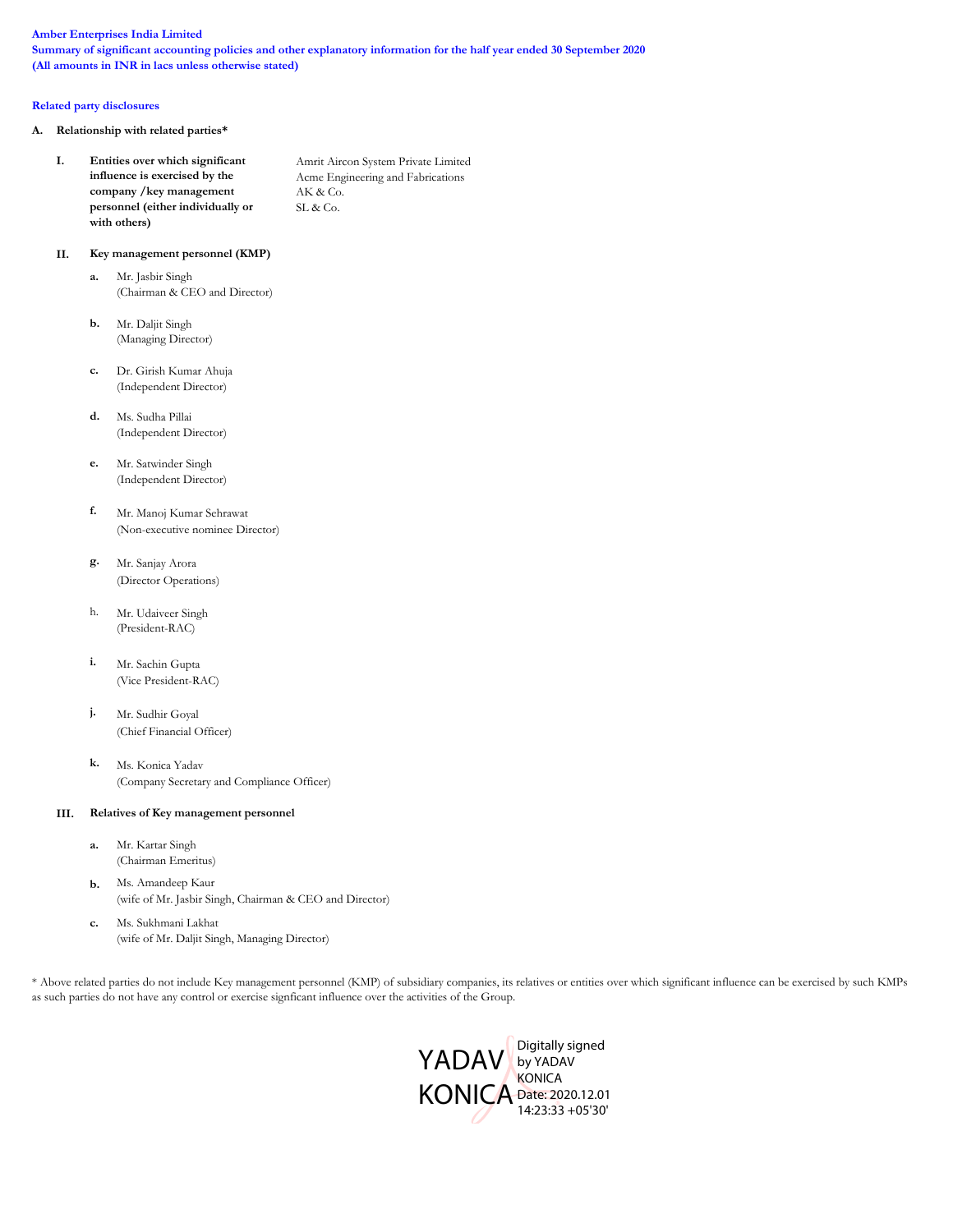**Amber Enterprises India Limited Summary of significant accounting policies and other explanatory information for the half year ended 30 September 2020 (All amount in INR lacs unless stated otherwise)**

**Related party disclosures (continued)**

| The following transactions were carried out with related parties in the ordinary course of business for the half year ended 30 September 2020 |  |  |         |
|-----------------------------------------------------------------------------------------------------------------------------------------------|--|--|---------|
|                                                                                                                                               |  |  | Console |

|                         |                                                                 |                                                              | Console                     |                                              |
|-------------------------|-----------------------------------------------------------------|--------------------------------------------------------------|-----------------------------|----------------------------------------------|
| S No.                   | Particulars                                                     | Entities over which<br>significant influence is<br>exercised | Key Management<br>Personnel | 'Relatives of Key<br>Management<br>Personnel |
| (A)                     | Transactions made during the half year ended 30 September 2020: |                                                              |                             |                                              |
| $\mathbf{1}$            | Rent paid                                                       |                                                              |                             |                                              |
|                         | Mr. Jasbir Singh                                                | ٠                                                            | 22.80                       |                                              |
|                         | Mr. Daljit Singh                                                | J.                                                           | 8.55                        | J.                                           |
|                         | Ms. Amandeep Kaur                                               | ä,                                                           | ×,                          | 17.10                                        |
|                         | Ms. Sukhmani Lakhat                                             | J.                                                           | ٠                           | 22.80                                        |
| $\overline{2}$          | <b>Finance Cost</b>                                             |                                                              |                             |                                              |
|                         | AK & Co.                                                        | 28.79                                                        | í.                          |                                              |
|                         | SL & Co.                                                        | 28.79                                                        | ٠                           |                                              |
| $\overline{\mathbf{3}}$ | Interest income on others                                       |                                                              |                             |                                              |
|                         | AK & Co.                                                        | 2.42                                                         | ÷                           |                                              |
|                         | SL & Co.                                                        | 2.42                                                         | í.                          |                                              |
| $\overline{4}$          | <b>Remuneration Paid to KMP's</b>                               |                                                              |                             |                                              |
|                         | Sitting fees to independent directors*                          | ä,                                                           | 13.05                       | ÷                                            |
|                         | Salary Paid**                                                   | J.                                                           | 253.53                      |                                              |
|                         | *Name of Independent directors                                  |                                                              |                             |                                              |
|                         | Dr. Girish Kumar Ahuja                                          |                                                              | 3.15                        |                                              |
|                         | Ms. Sudha Pillai                                                | ٠                                                            | 3.80                        |                                              |
|                         | Mr. Satwinder Singh                                             |                                                              | 6.10                        |                                              |
|                         | **Name of KMP                                                   |                                                              |                             |                                              |
|                         | Mr. Jasbir Singh                                                |                                                              | 75.75                       |                                              |
|                         | Mr. Daljit Singh                                                | ٠                                                            | 74.10                       |                                              |
|                         | Mr. Sudhir Goyal                                                |                                                              | 21.49                       |                                              |
|                         | Ms. Konica Yadav                                                | J.                                                           | 6.03                        | J.                                           |
|                         | Mr. Sanjay Arora                                                | J.                                                           | 30.18                       | J.                                           |
|                         | Mr. Sachin Gupta                                                |                                                              | 21.69                       |                                              |
|                         | Mr. Udaiveer Singh                                              | ٠                                                            | 24.28                       | ٠                                            |
| 5                       | Professional charges                                            |                                                              |                             |                                              |
|                         | Mr. Kartar Singh                                                | ä,                                                           | ä,                          | 8.40                                         |
|                         | Mr. Udaiveer Singh                                              | ٠                                                            | 2.00                        | ÷                                            |
|                         | Mr. Sanjay Arora                                                | J.                                                           | 16.56                       | ÷                                            |
| 6                       | Personal guarantees Surrendered                                 |                                                              |                             |                                              |
|                         | Mr. Jasbir Singh                                                |                                                              | 15,111.37                   |                                              |
|                         | Mr. Daljit Singh                                                | ٠                                                            | 8,111.37                    | ÷                                            |

Digitally signed YADAV by YADAV KONICA KONICA<sup>Date:</sup> 2020.12.01 14:23:53 +05'30'Ô